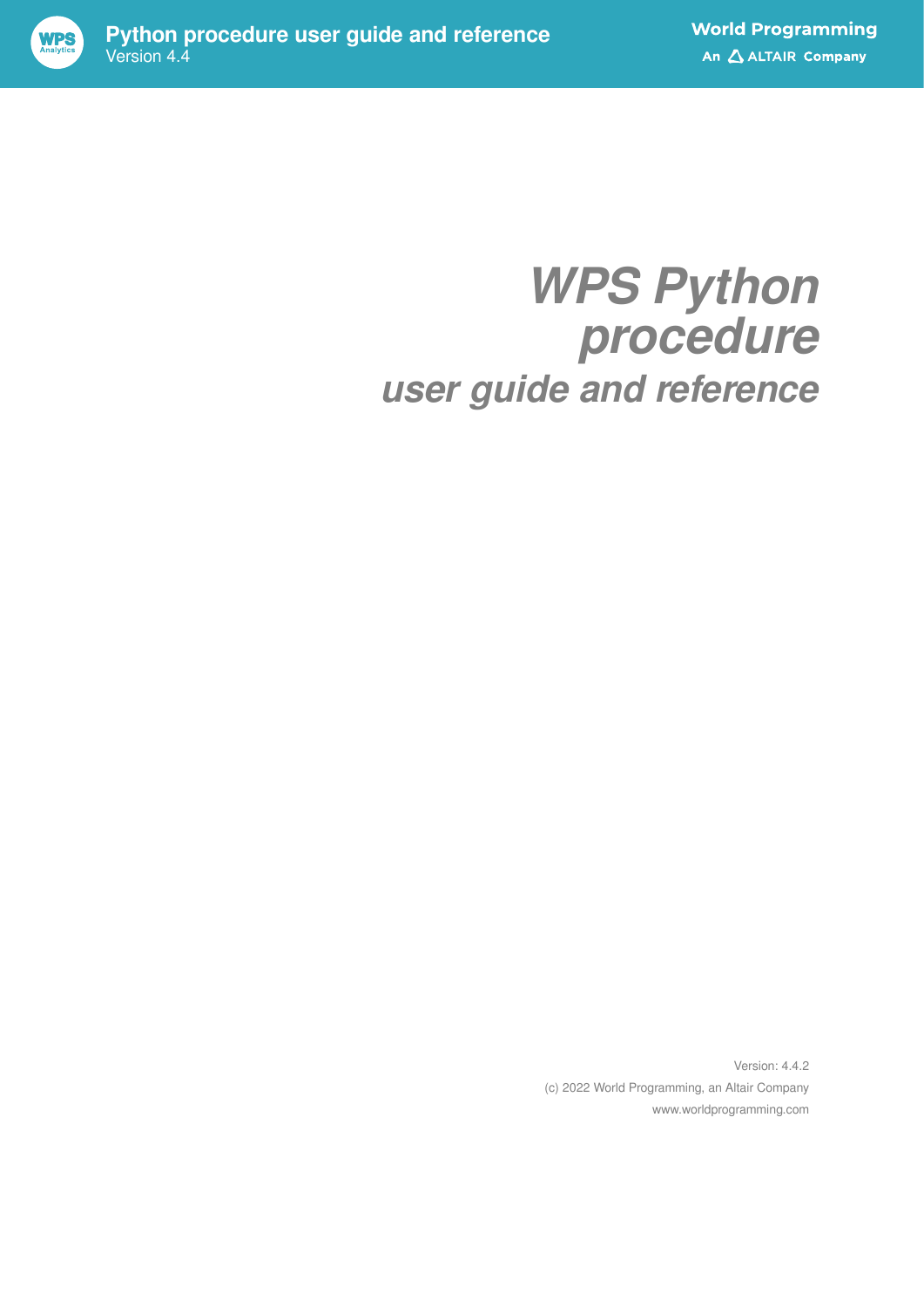

## **Contents**

| 20 |
|----|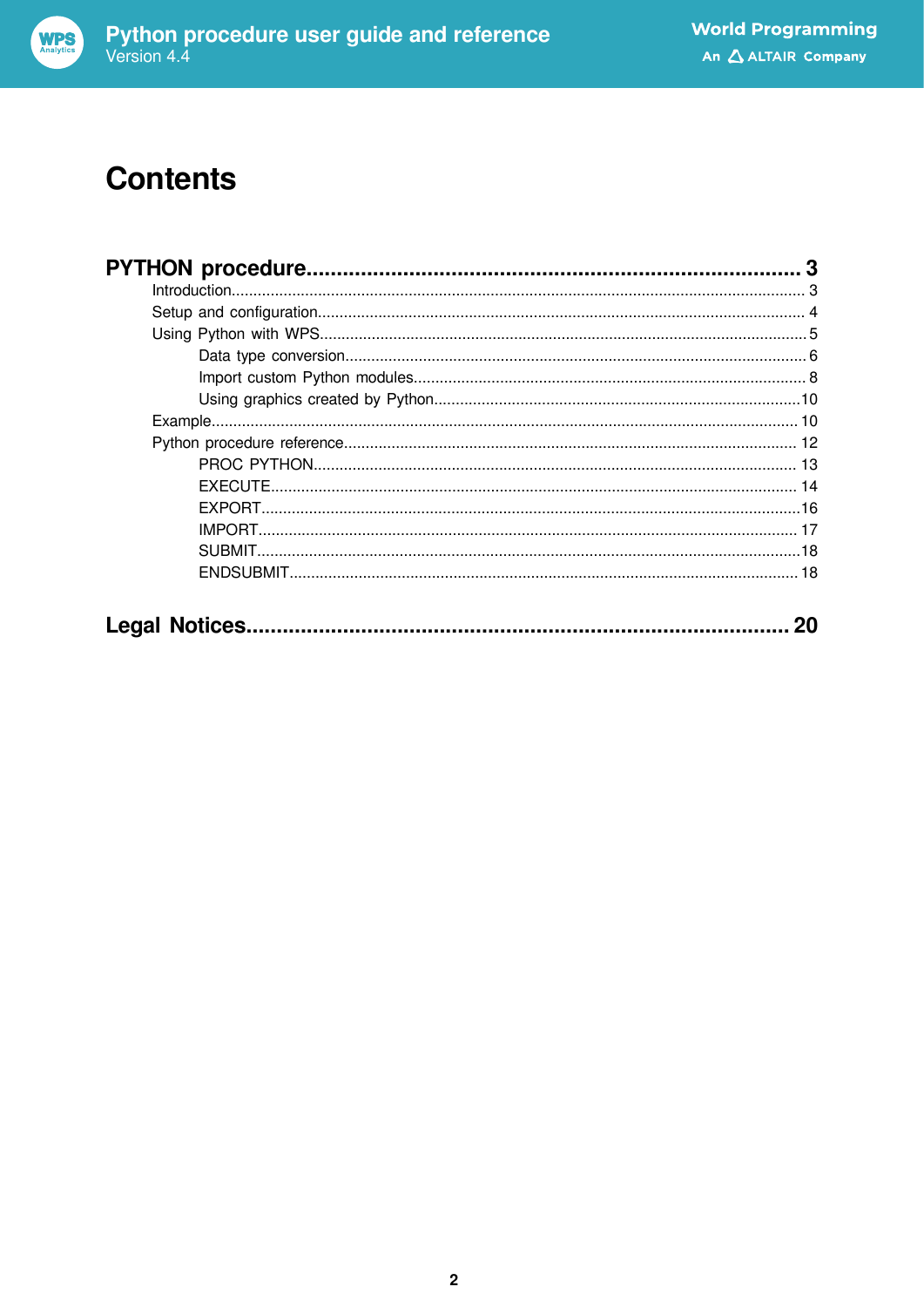

# <span id="page-2-0"></span>**PYTHON procedure**

The PYTHON procedure enables WPS programs written in the SAS language to include code written in the Python language.

Combining the Python language and the SAS language enables the bulk of a data processing and analytics solution to be written in the industrial strength and high-performing SAS language, while also exploiting features present in the Python language.

| The Python procedure enables SAS language programs to include code written in the Python<br>language.                               |
|-------------------------------------------------------------------------------------------------------------------------------------|
| Setting the Python environment for WPS.                                                                                             |
| Using Python in a SAS language program enables you to make use of specialist Python packages<br>such as Scikit-learn or Tensorflow. |
| Demonstrates how to use a SAS language dataset in PROC PYTHON to create a scatter plot<br>diagram.                                  |
| 12<br>Describes the syntax and options for PROC PYTHON and its contained statements.                                                |

## <span id="page-2-1"></span>**Introduction**

The Python procedure enables SAS language programs to include code written in the Python language.

By combining Python and the SAS language you can:

- Use the SAS language to bulk process and prepare data, and pass the processed data to Python.
- Use Python packages you have previously developed for data analysis.
- Use Python data analysis packages or solutions that may not be available in the SAS language.

Data is passed between the SAS language and Python language environments using the EXPORT statement. Once data has been transferred, that data is made available as a pandas DataFrame to a Python program. On completion of the Python program data can, if required, be returned to the SAS language environment using the **IMPORT** statement.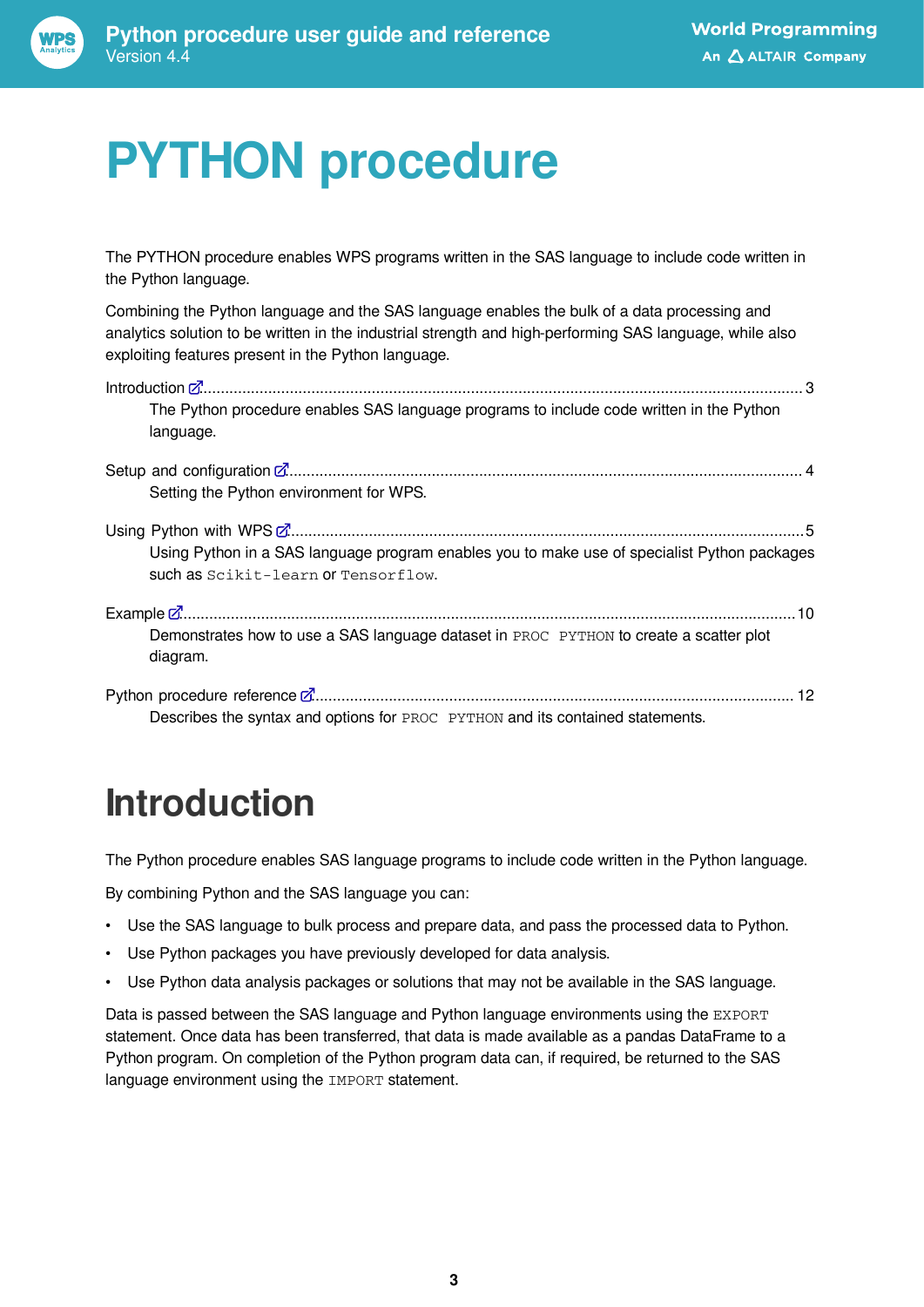

## <span id="page-3-0"></span>**Setup and configuration**

Setting the Python environment for WPS.

When using Python with WPS:

- The 32-bit Python interpreter is required for the 32-bit version of WPS, and the 64-bit Python interpreter is required for the 64-bit version of WPS.
- The pandas package must be installed with the Python interpreter. This can be checked using the pip utility by running pip list on the command line.

The WPS distribution does not include either the Python interpreter or pandas package. If you do not have Python installed, you can obtain a copy of the Python interpreter from *https://www.python.org* or install a packaged Python environment that includes the necessary modules.

The PYTHON procedure can be used with Python version 3.5.0 and later, and is currently supported on Microsoft Windows, Linux-based systems, and macOS.

The procedure is not currently supported on IBM mainframe.

#### **Python environment variables**

You must set the *PYTHONHOME* environment variable for WPS to locate and use the Python interpreter. This variable must reference the folder where the main Python library is located – for example, python3.dl1 on Microsoft Windows.

#### **Standard output and error streams**

The Python standard output stream  $(sys.setdout)$  and standard error stream  $(sys.setderr)$  are redirected to WPS output when the procedure is run:

- sys.stderr is redirected to the WPS log file.
- sys.stdout is redirected to the WPS listing file when WPS is run on the command line, or to all specified ODS output destinations when Workbench is used.

If you use the Python  $print()$  function to put output to the WPS listing file, the number of characters appearing in the listing output is determined by the WPS LINESIZE system option. The LINESIZE option can be used to print strings of up to 256 characters; the use of the  $print()$  function should therefore be for limited information such as log statements.

If you want to return large volumes of Python-generated content to WPS, create a DataFrame containing the required content and import the DataFrame into WPS using the IMPORT statement.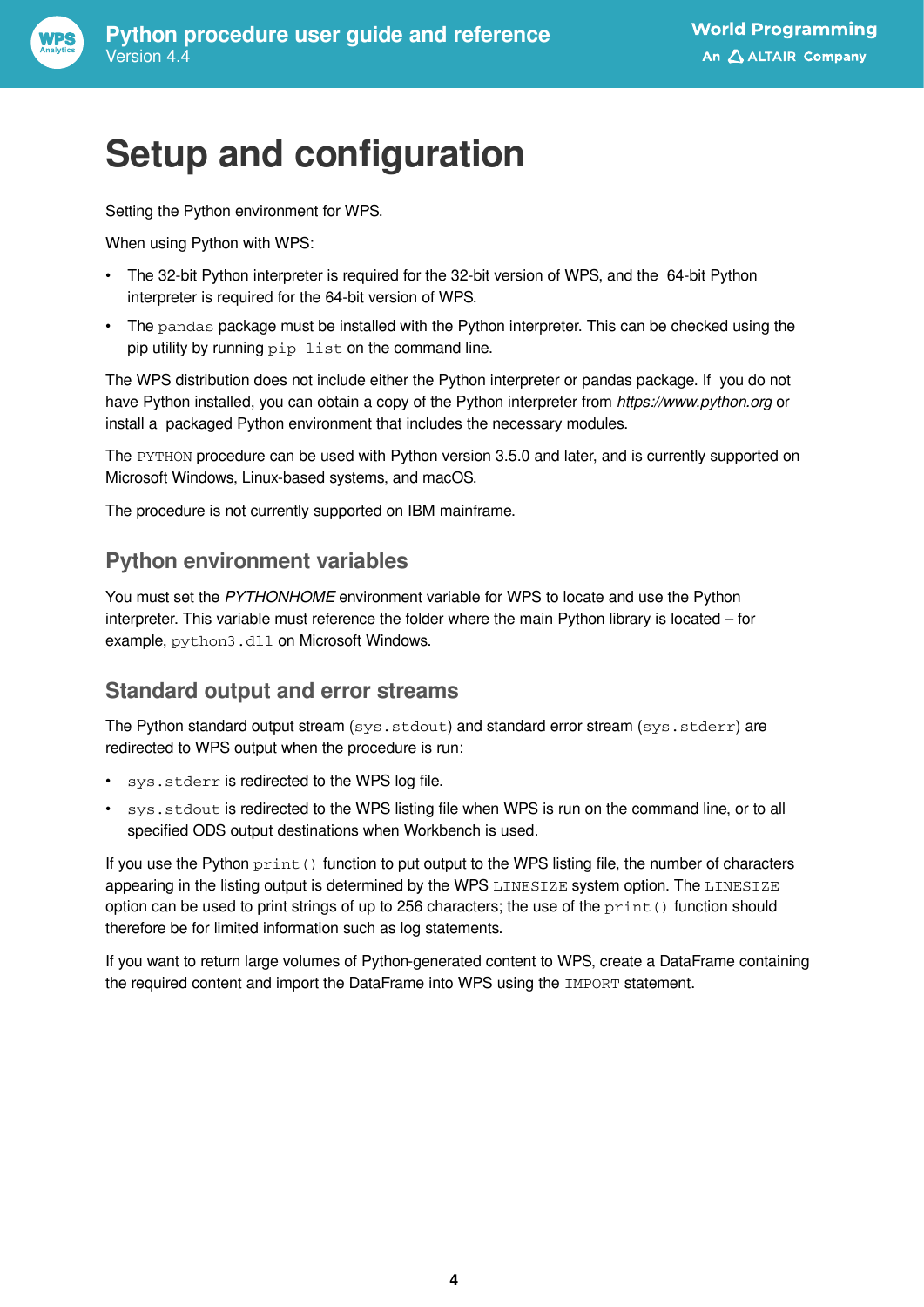

The following example creates a list of functions available in the Python pandas package. The list is printed using print (fnList) and also converted to a DataFrame and imported into WPS.

```
PROC PYTHON;
SUBMIT;
import inspect
fnPandas = inspect.getmembers(pandas, inspect.isfunction)
fnList = [fn[0] for fn in fnPandas]
print (fnList)
fnTable = pandas.DataFrame({'function': fnList})
ENDSUBMIT;
IMPORT DATA=PANDAFN PYTHON=fnTable;
RUN;
```
The printed output truncates the list of functions:

```
['Expr', 'Term', 'bdate_range', 'concat', 'crosstab',
 'cut', 'date_range', 'eval', 'factorize',
```
When converted to a DataFrame and imported as a WPS dataset, all available functions are listed.

## <span id="page-4-0"></span>**Using Python with WPS**

Using Python in a SAS language program enables you to make use of specialist Python packages such as Scikit-learn or Tensorflow.

The first time the Python procedure is invoked in a SAS language program, WPS automatically imports the pandas and numpy packages. You can access the functionality in the pandas and numpy packages in an in-line Python language program – written between the SUBMIT and ENDSUBMIT statements – by referencing the fully-qualified package, class or function name, for example:

```
PROC PYTHON;
  SUBMIT;
content = pandas.read_csv('file:///C:/project/sourcedata/wps.csv')
...
  ENDSUBMIT;
 RUN;
```
Alternatively, you can use the  $import \ldots$  as  $\ldots$  statement to alias either the pandas or numpy package name, for example:

```
PROC PYTHON;
 SUBMIT:
import pandas as pd
content = pd.read_csv('file:///C:/project/sourcedata/wps.csv')
...
  ENDSUBMIT;
 RUN;
```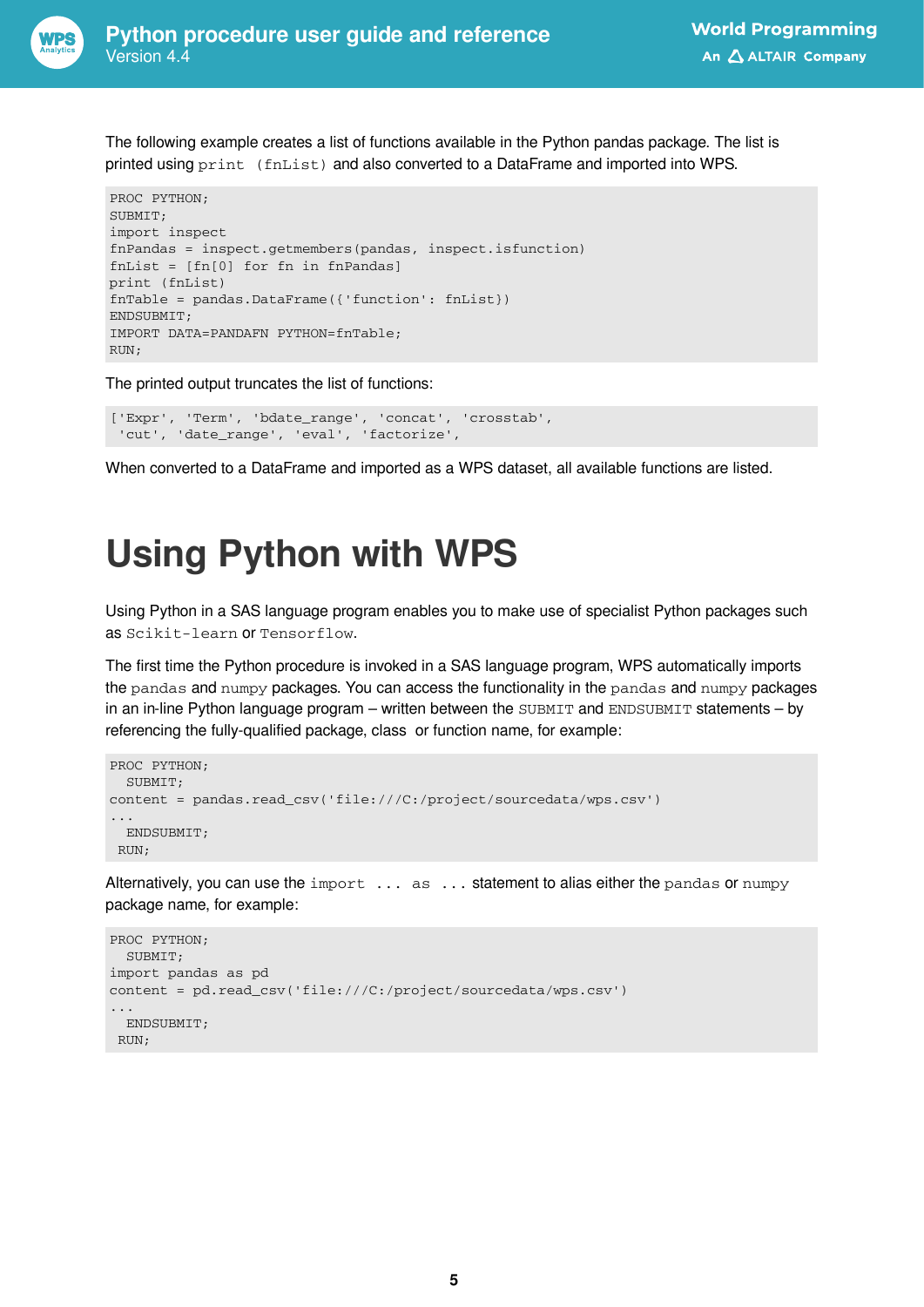

Other Python packages can be imported and used within the in-line Python code, for example:

```
PROC PYTHON;
  EXPORT DATA=source;
  SUBMIT;
import statsmodels.formula.api as lm
result = lm.ols(formula='x ~ y ~ + ~ z', data=source).fit()...
  ENDSUBMIT;
RUN;
```
Each subsequent use of the PYTHON procedure in a SAS language program can use the same Python environment. This means any global variables or imported packages used in a PYTHON procedure invocation are available to all subsequent PYTHON procedure invocations.

Each PYTHON procedure invocation can include multiple blocks of in-line Python language code, and use a combination of in-line Python language code, and Python programs run using the EXECUTE statement.

## <span id="page-5-0"></span>**Data type conversion**

Describes the correspondence between SAS language formats and pandas data types.

This section describes the correspondence between WPS formats and Python pandas data types. WPS has many formats that affect the output and display of data. When you write data to a pandas DataFrame using the Python procedure EXPORT statement, formatted data is converted to an equivalent and pandas or numpy data type.

Many formats only affect the layout of data output, such as adding currency symbols or comma separators, and these formats have no effect when writing data.

### **SAS language unformatted data to Python**

Unformatted data is converted to a pandas DataFrame type as follows:

| <b>WPS format</b>  | Python data type | <b>Notes</b>                                                                                 |
|--------------------|------------------|----------------------------------------------------------------------------------------------|
| Unformatted number | float64          |                                                                                              |
| Unformatted string | object           | The maximum object length for<br>a variable is not known as part of<br>the dataset metadata. |

#### **SAS language formatted data to Python – numbers**

The core numeric formats are converted to a pandas DataFrame type as follows: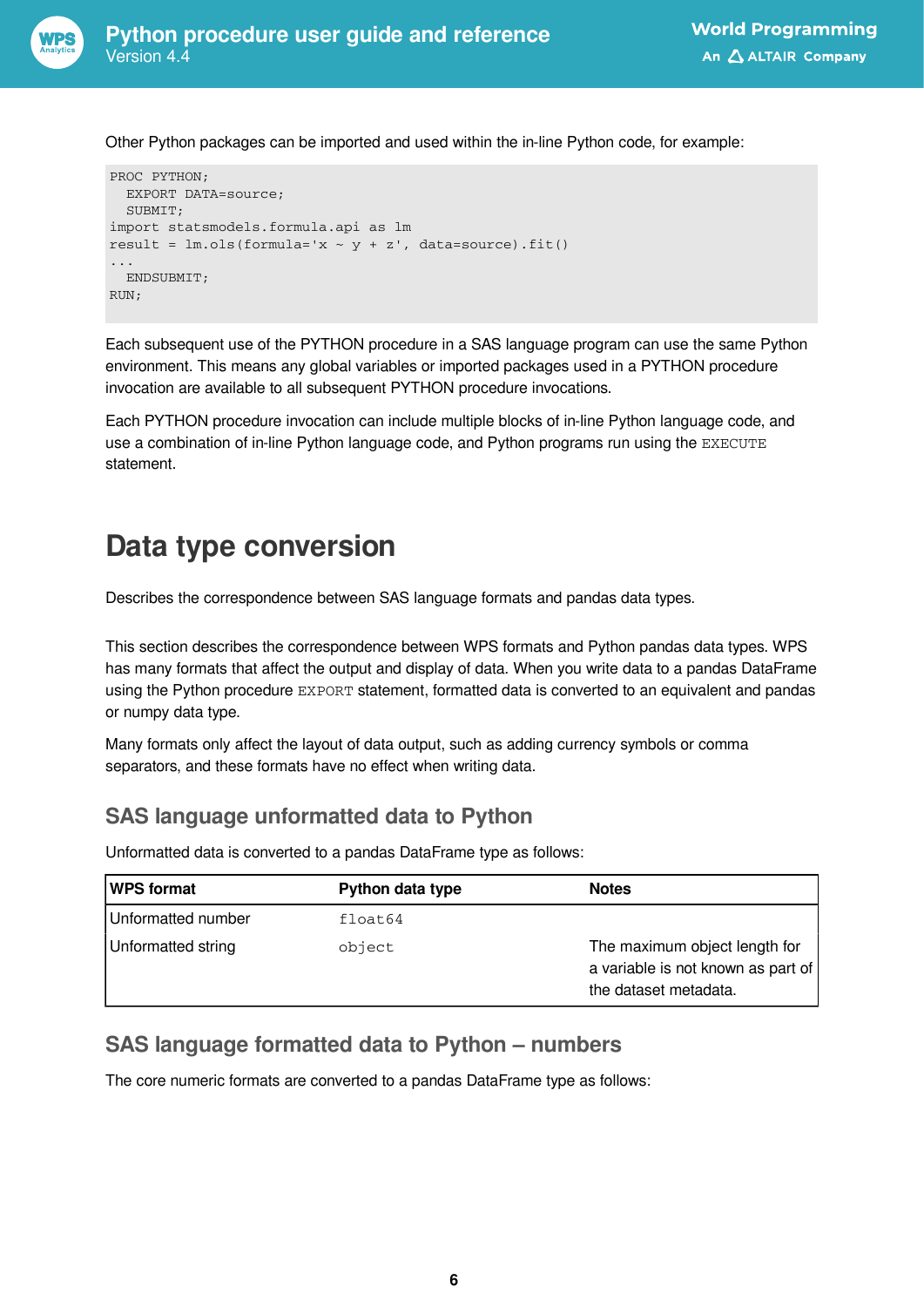

| WPS format           | Python data type | <b>Notes</b> |  |
|----------------------|------------------|--------------|--|
| lw.d                 | Float64          |              |  |
| $BEST.$ and $BESTw.$ | float64          |              |  |
| FLOATw. <i>d</i>     | float64          |              |  |

### **SAS language formatted data to Python – strings**

The core character formats are converted to a pandas DataFrame type as follows:

| <b>WPS format</b>            | Python data type | <b>Notes</b>                                                                                 |
|------------------------------|------------------|----------------------------------------------------------------------------------------------|
| $ \$ w. SCHAR $w$ . SF $w$ . | object           | The maximum object length for a<br>variable is not known as part of the<br>dataset metadata. |

### **SAS language formatted data to Python – dates and times**

Date, datetime and time formats are converted to a pandas DataFrame type as follows:

| WPS format                                                                                                           | Python data type  | <b>Notes</b>         |
|----------------------------------------------------------------------------------------------------------------------|-------------------|----------------------|
| DATEw.                                                                                                               | datetime64 [ns]   | Numpy datetime type. |
| $ $ DDMMYY $w$ . and all variants (such datetime64[ns]<br>$ $ as DDMMYYB $w$ ., MMDDYYS $w$ .,<br>$ $ and $YYMMW.$ ) |                   | Numpy datetime type. |
| $1$ DTDATE $w$ . and all variants<br>$\vert$ (such as DTMONYYw. and<br>DTWKDATXW.                                    | $datetime64$ [ns] | Numpy datetime type. |
| $\texttt{TIME}_{W}$ , HOUR $w$ , HHMM $w$ . and<br>l all similar time formats.                                       | float64           |                      |
| $JULIANw$ . and all similar date<br>l formats.                                                                       | $datetime64$ [ns] | Numpy datetime type. |

### **Python pandas data types to SAS language dataset**

SAS language datasets only contain numeric and character data. Formats might be applied to the data in the dataset to more closely represent the source data from Python. Importing a pandas DataFrame using the IMPORT statement converts data as follows:

| Pandas data type  | <b>WPS format</b> | <b>Notes</b>                                                 |
|-------------------|-------------------|--------------------------------------------------------------|
| Object            | Character         | The maximum object length is<br>calculated before importing. |
| int <sub>64</sub> | <b>Numeric</b>    |                                                              |
| <b>bool</b>       | <b>Numeric</b>    | True is converted to 1; False is<br>converted to zero (0).   |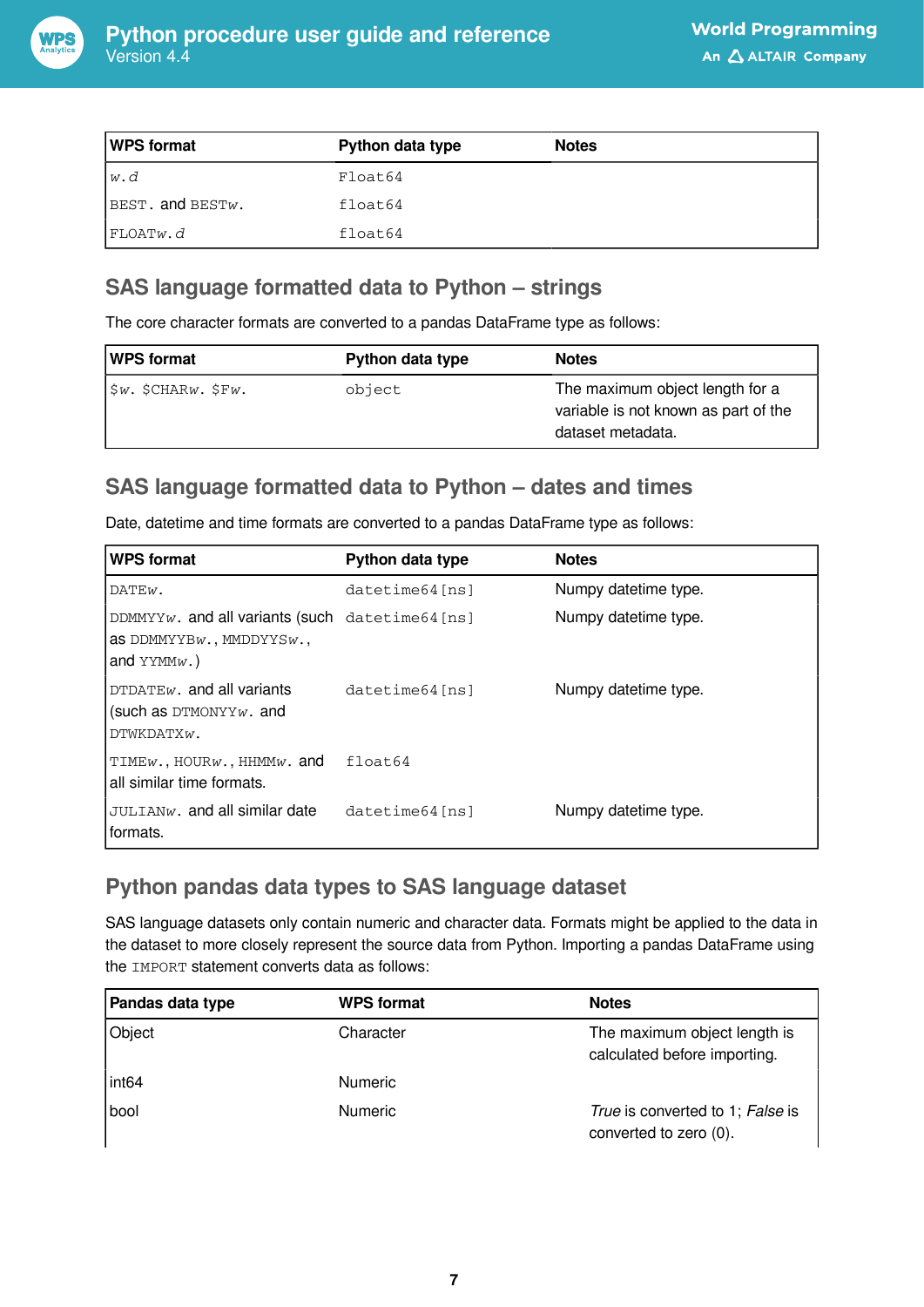

| Pandas data type | <b>WPS format</b> | <b>Notes</b>             |
|------------------|-------------------|--------------------------|
| Float64          | <b>Numeric</b>    |                          |
| datetime64[ns]   | <b>Numeric</b>    | Formatted as DATETIME19. |

Some values in Python cannot be represented in the same manner is a SAS language datasets. The following table shows how these values are converted:

| Pandas data value                                                     | <b>WPS value</b> | <b>Notes</b>             |
|-----------------------------------------------------------------------|------------------|--------------------------|
| $ null$ string $(''')$                                                |                  | Missing character value. |
| True                                                                  |                  | Numeric value            |
| False                                                                 | $0$ (zero)       | Numeric value            |
| <b>NaN</b><br>Defined with float ('nan')                              |                  | Missing numeric value    |
| Infinity<br>Defined with float ('inf')<br>Defined with float ('-inf') |                  | Missing numeric value    |

## <span id="page-7-0"></span>**Import custom Python modules**

How to use your own packages and modules in Python.

To use custom packages, they must be accessible to Python. The paths to locations containing custom packages are specified by the Python *sys.path* variable. The *sys.path* variable constructs a list of locations to search using the *PYTHONHOME* and *PYTHONPATH* environment variables, or the locations can be specified by modifying the value of the variable during the execution of a program.

- sys.path contains a list of folders searched for packages. The variable is constructed from the values in *PYTHONHOME* and *PYTHONPATH*.
- *PYTHONHOME* specifies the location of the Python interpreter and standard libraries, including packages installed into *site-packages* using a package manager such as *PIP*. The variable must be specified for WPS to interact with Python.
- *PYTHONPATH* specifies a list of folders to search for packages. This list is prepended to the search list defined in sys.path.

The first item in  $sys.path$  is either the directory containing the python program or an empty string, interpreted by Python as the current directory. When run from WPS, sys.path[0] contains the first search path specified in either *PYTHONPATH* or *PYTHONHOME*. If you program references packages in the current directory, you must modify sys.path when PROC PYTHON is running. See Modifying the *sys.path* variable  $\mathbb{Z}^n$  (page 9)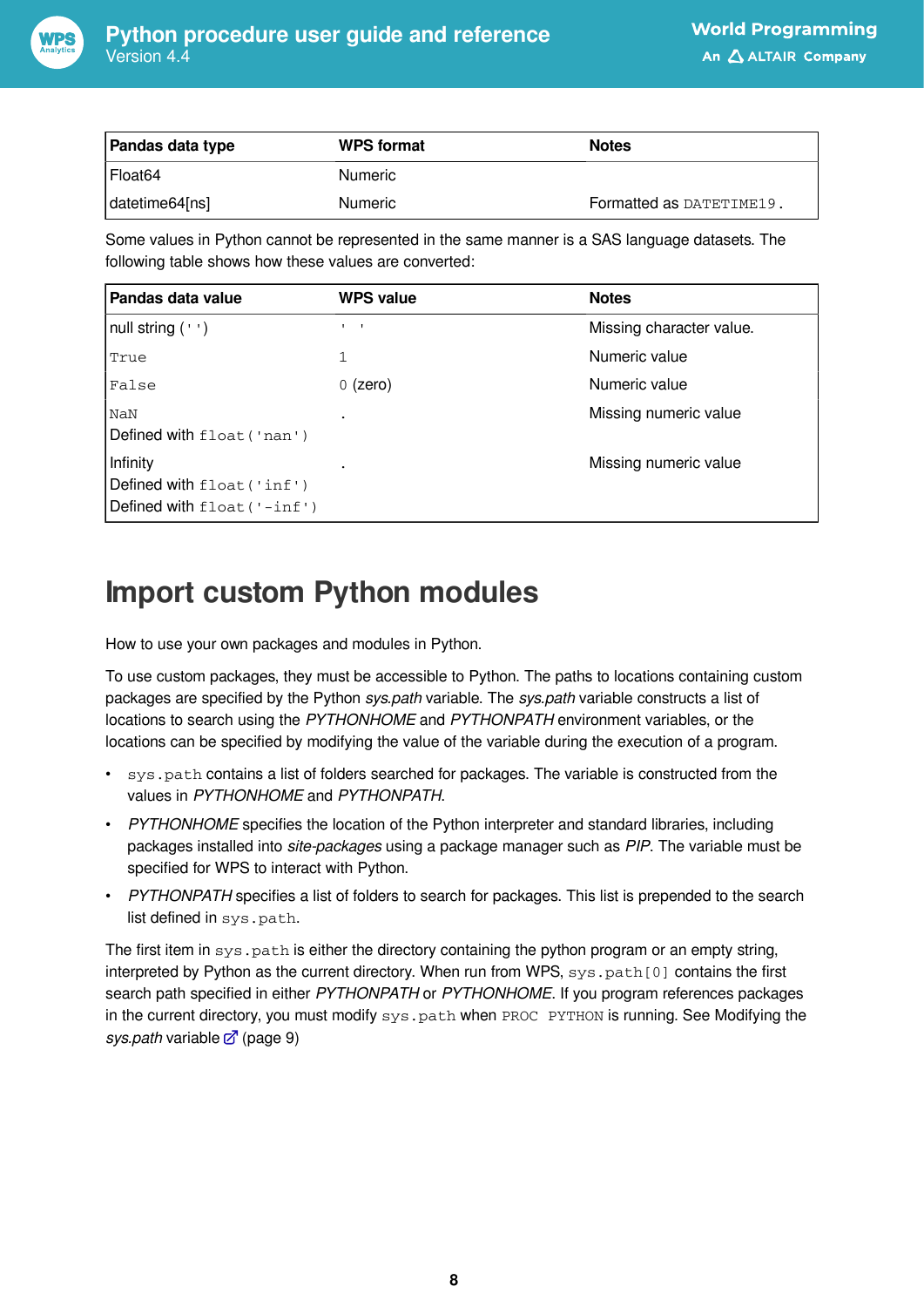

### **Set** *PYTHONPATH* **before running WPS**

The *PYTHONPATH* variable can be defined as a system variable, and used by all applications on your device that run Python.

If you have multiple installations of Python, for example Python 2 and Python 3, setting *PYTHONPATH* using a system variable might cause your program to attempt to import the incorrect version of a package. In these circumstances, you should set the variable as part of the SAS language program you run in WPS.

### **Set** *PYTHONPATH* **in a SAS language program**

The *PYTHONPATH* can be set in a SAS language program using the SET system option. For example, to use packages stored in  $C:\temp\python$  folder, the following can be added to a program before the PROC PYTHON statement:

```
OPTIONS SET = PYTHONPATH 'C:\temp\python';
```
If *PYTHONHOME* is specified as C: \python3, the content of the Python sys.path variable is:

```
['C:\\\temp\\python', 'C:\\python3\\python37.zip','C:\\python3\LLs', 'C:\\python3\llib', 'C:\\python3', 'C:\\python3\\lib\\site-packages']
```
### **Modifying the** *sys.path* **variable**

The Python *sys.path* variable can be modified programmatically by adding the following to a Python language program:

```
import os, sys
sys.path.append(os.getcwd())
```
If a Python language program run using the EXECUTE statement includes other Python files, add the above as an in-line program before the executed program to enable WPS to locate the included files:

```
PROC PYTHON;
  SUBMIT;
import os, sys
sys.path.append(os.getcwd())
  ENDSUBMIT;
   EXECUTE 'programs/dataCollect.py';
RIJN:
```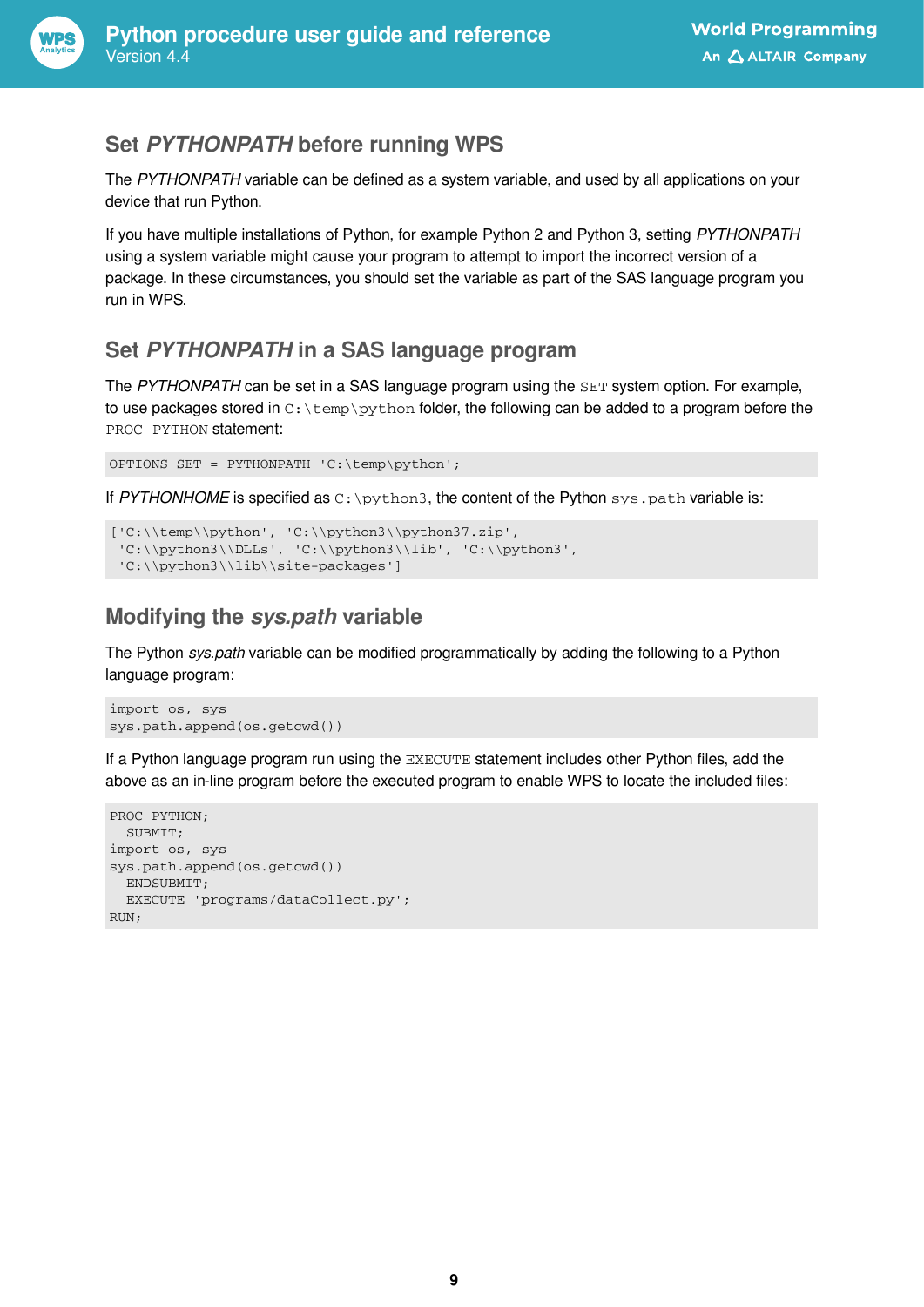

### <span id="page-9-0"></span>**Using graphics created by Python**

Any graphics generated using functionality in Python are captured and can be included in the WPS session's standard ODS output.

WPS creates a temporary variable, *wpsgloc* pointing to a temporary folder that is used to store graphics for inclusion in ODS output. The variable must be added to the name of image file every time you create an image. This can be done using, for example, the  $\cos$ ,  $path$ ,  $join()$  Python function:

```
PROC PYTHON;
SUBMIT;
import os
import matplotlib.pyplot as plt
...
plt.savefig(os.path.join(wpsgloc, 'my_image.png'))
ENDSUBMIT;
RUN;
```
The *wpsgloc* variable cannot be modified in the SAS language program, and is either:

• The WORK location when run in Workbench, for example:

C:\Users\user-id\AppData\Local\Temp\WPS Temporary Data

• The working directory when WPS Analytics in run on the command line.

```
ODS PDF FILE='scatter_plot.pdf';
PROC PYTHON;
  EXPORT DATA=STATS PYTHON=df;
   SUBMIT;
import os
import matplotlib.pyplot as plt
df.plot(kind='scatter', x='i', y='j')
plt.savefig(os.path.join(wpsgloc, 'scatter.png'))
  ENDSUBMIT;
RUN;
ODS PDF CLOSE;
```
*wpsgloc* is a temporary location for graphics images used in Workbench.

When run on the command line, the graphics are created in the current directory. The graphics are referenced in HTML output and copied into PDF output.

## <span id="page-9-1"></span>**Example**

Demonstrates how to use a SAS language dataset in PROC PYTHON to create a scatter plot diagram.

The following example creates a dataset in a SAS language DATA step, and then uses the EXPORT statement to pass that dataset to the Python environment. The dataset is converted to a pandas DataFrame as part of the export, and the DataFrame is used to create a scatter plot using Matplotlib.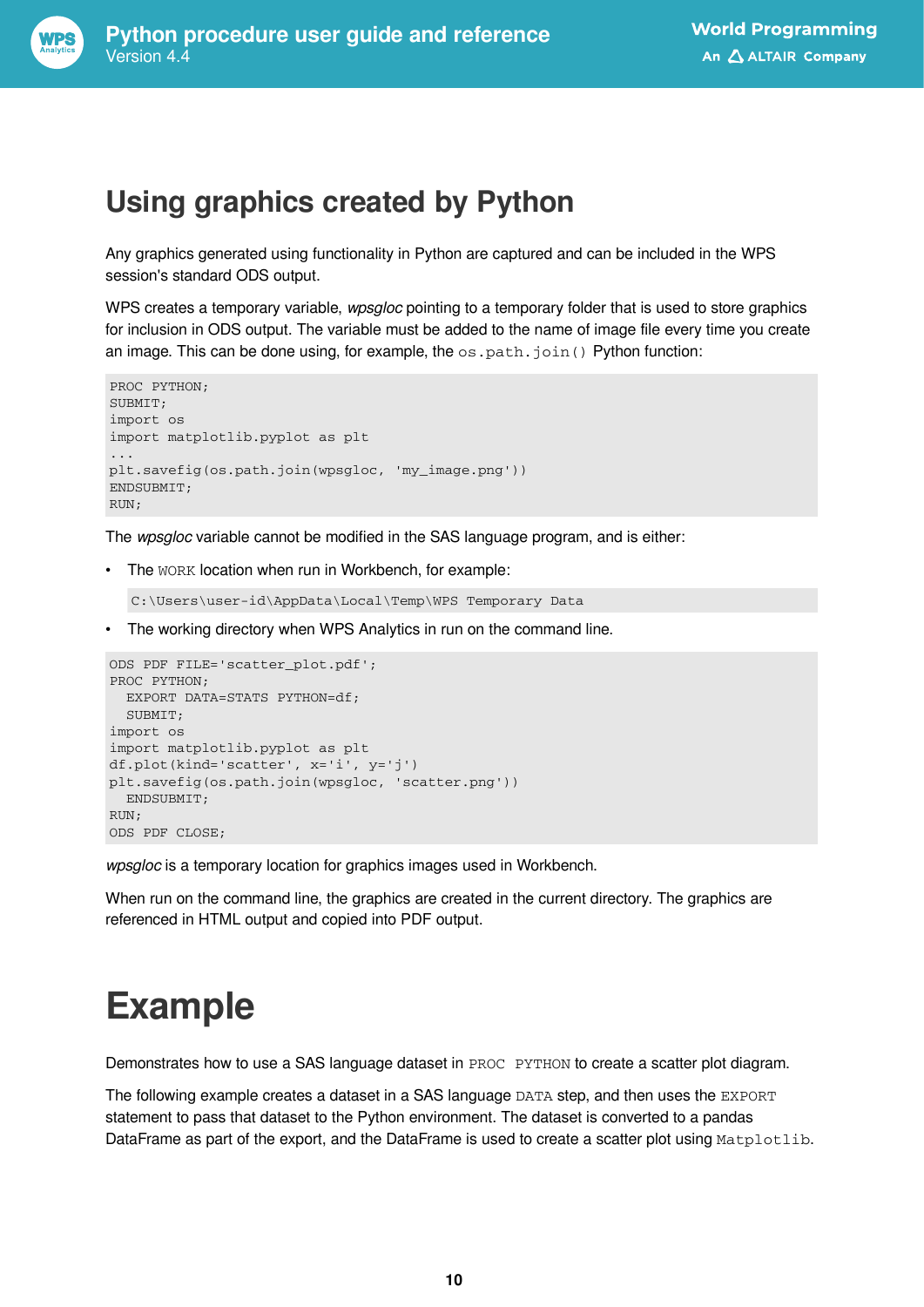

An output PDF file destination is created using the SAS language Output Delivery System (ODS). Adding PDF to the output destinations includes the returned scatter plot image file in the PDF output. The PDF is saved and the output can be viewed in a PDF viewer.

This example requires the following Python packages:

```
• SciPy
```
• Matplotlib

```
ODS PDF FILE='scatter_plot.pdf';
DATA stats (drop = count);
   DO count=1 TO 10;
    DO numCount=1 TO 10;
     numVal = (numCount*numCount)+(count*count);
      OUTPUT;
    END;
   END;
RUN;
PROC PYTHON;
  EXPORT DATA=STATS PYTHON=df;
  SUBMIT;
import os
import matplotlib.pyplot as plt
df.plot(kind='scatter', x='numCount', y='numVal')
plt.savefig(os.path.join(wpsgloc, 'scatter.png'))
   ENDSUBMIT;
RUN;
ODS PDF CLOSE;
```
This creates the following scatter plot in the ODS PDF output: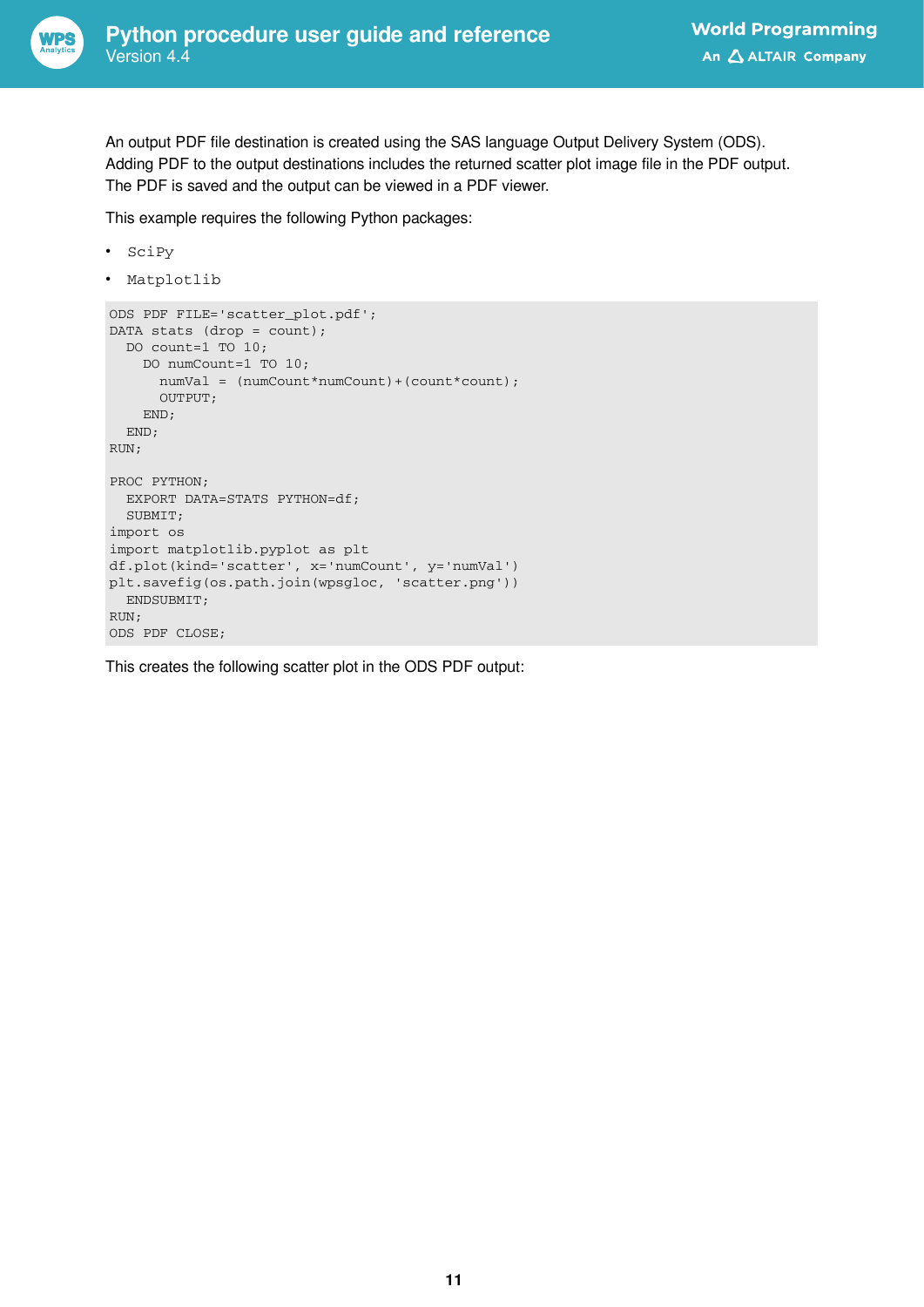



## <span id="page-11-0"></span>**Python procedure reference**

Describes the syntax and options for PROC PYTHON and its contained statements.

| Invokes the Python environment that enables the execution of in-line or external Python language<br>programs. |
|---------------------------------------------------------------------------------------------------------------|
|                                                                                                               |
| Runs a Python program stored in a separate file.                                                              |
|                                                                                                               |
| Converts a SAS language dataset to a pandas DataFrame.                                                        |
|                                                                                                               |
| Enables a pandas DataFrame to be converted to a SAS language dataset and referenced in a                      |
| SAS language program.                                                                                         |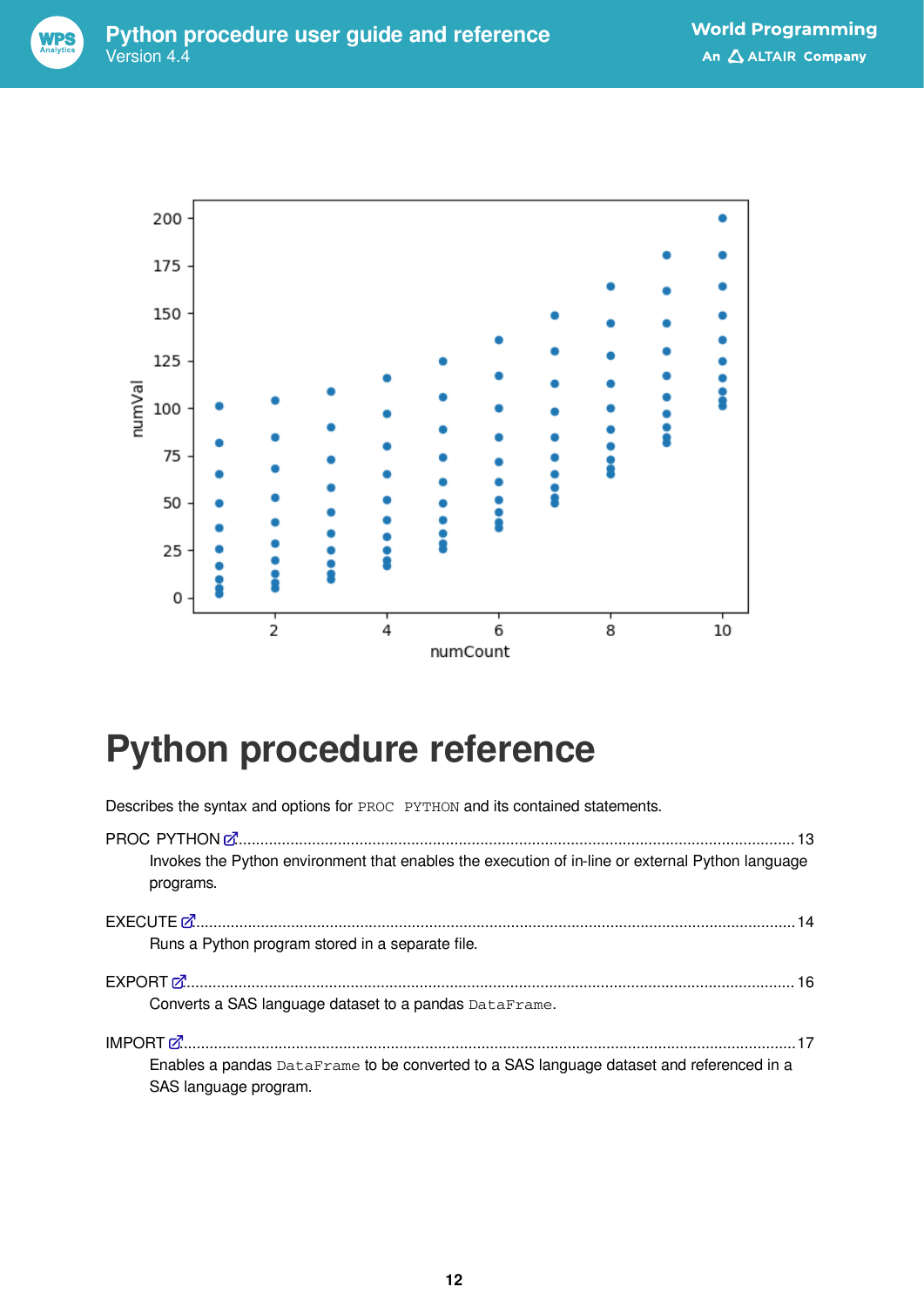

| SUBMIT Z 3. 2008. The SUBMIT Z 3. 2008. The SUBMIT Z 3. 2008. The SUBMIT Z 3. 2008. The SUBMIT Z 3. 2008. The SUBMIT Z 3. 2008. The SUBMIT Z 3. 2008. The SUBMIT Z 3. 2008. The SUBMIT Z 3. 2008. The SUBMIT Z 3. 2008. The SU |  |
|--------------------------------------------------------------------------------------------------------------------------------------------------------------------------------------------------------------------------------|--|
| Specifies the start of an in-line Python language program.                                                                                                                                                                     |  |
|                                                                                                                                                                                                                                |  |
| Specifies the end of an in-line Python language program.                                                                                                                                                                       |  |

## <span id="page-12-0"></span>**PROC PYTHON**

Invokes the Python environment that enables the execution of in-line or external Python language programs.



Datasets created in WPS can be made available to the Python program using the EXPORT statement, and a dataset imported from the Python program into WPS using the IMPORT statement.

A Python program can be either written in-line in the PYTHON procedure, or run from a separate file:

- To run an in-line Python program, use the SUBMIT and ENDSUBMIT statements.
- To run a Python program stored in an external file use the EXECUTE statement.

The Python environment is exited using a RUN statement.

When the Python environment is invoked, the pandas and numpy packages are automatically loaded. These packages can be used either by quoting the full package name in code, or by using the import ... as ... statement to alias the package name.

#### **Options**

The following options are available with the PROC PYTHON statement.

#### **KEEP**

Specifies that the current Python environment is not terminated when the procedure exits.



When specified, the current Python environment is kept active when the current procedure exits, and the environment is used in the next invocation of the Python procedure in the same program. If that invocation does not specify KEEP, the environment is terminated when the procedure exits.

The default behaviour is to terminate the Python environment at the end of the procedure. Specifying KEEP keeps the current Python environment, including any modules loaded during the execution of a Python program, to be used in the next invocation of the PYTHON procedure.

You can specify the PYTHONKEEP system option to use the same Python environment for the duration of the execution of the SAS language program.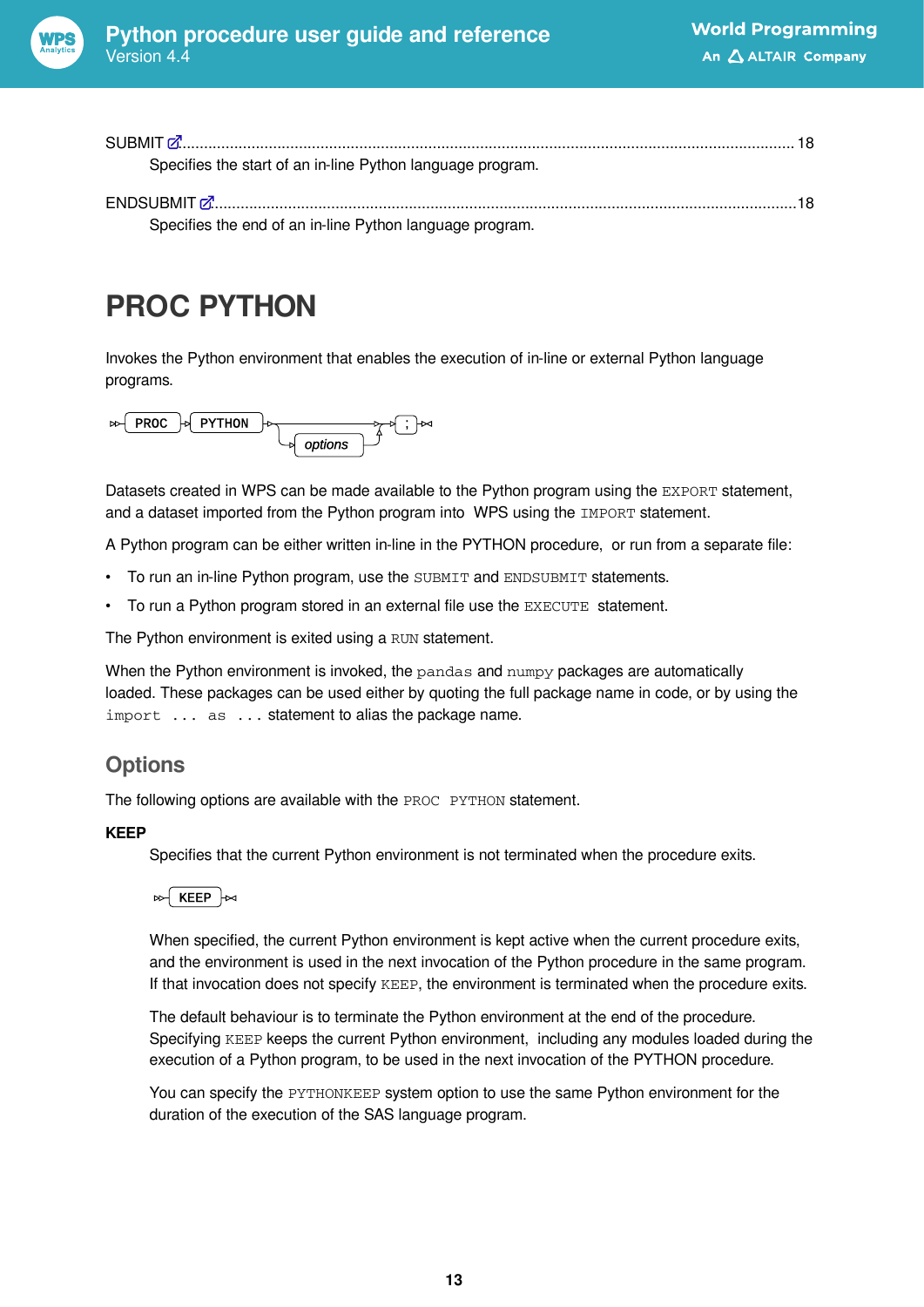

#### **LIB**

Specifies the library location for datasets used in the PYTHON procedure. The default location is the WORK library.



The *library-reference* location is used when *libname* is not specified as part of the path for the DATA option of either the EXPORT or IMPORT statements.

#### **TERMINATE**

Specifies that the Python environment is terminated when the procedure exits.



Specifying TERMINATE stops the current Python environment even if the PYTHONKEEP system option has been specified. A subsequent invocation of PROC PYTHON in the same program only has the default pandas and numpy packages loaded.

### **Example**

The following example shows how to invoke the PYTHON procedure to print hello world to ODS output.

```
PROC PYTHON;
SUBMIT;
print ('Hello World')
ENDSUBMIT;
RUN;
```
## <span id="page-13-0"></span>**EXECUTE**

Runs a Python program stored in a separate file.



The EXECUTE statement is an alternative to using the SUBMIT statement. It enables Python code placed in a separate file to be run WPS Analytics.

#### **Execute options**

The following options are available with the EXECUTE statement.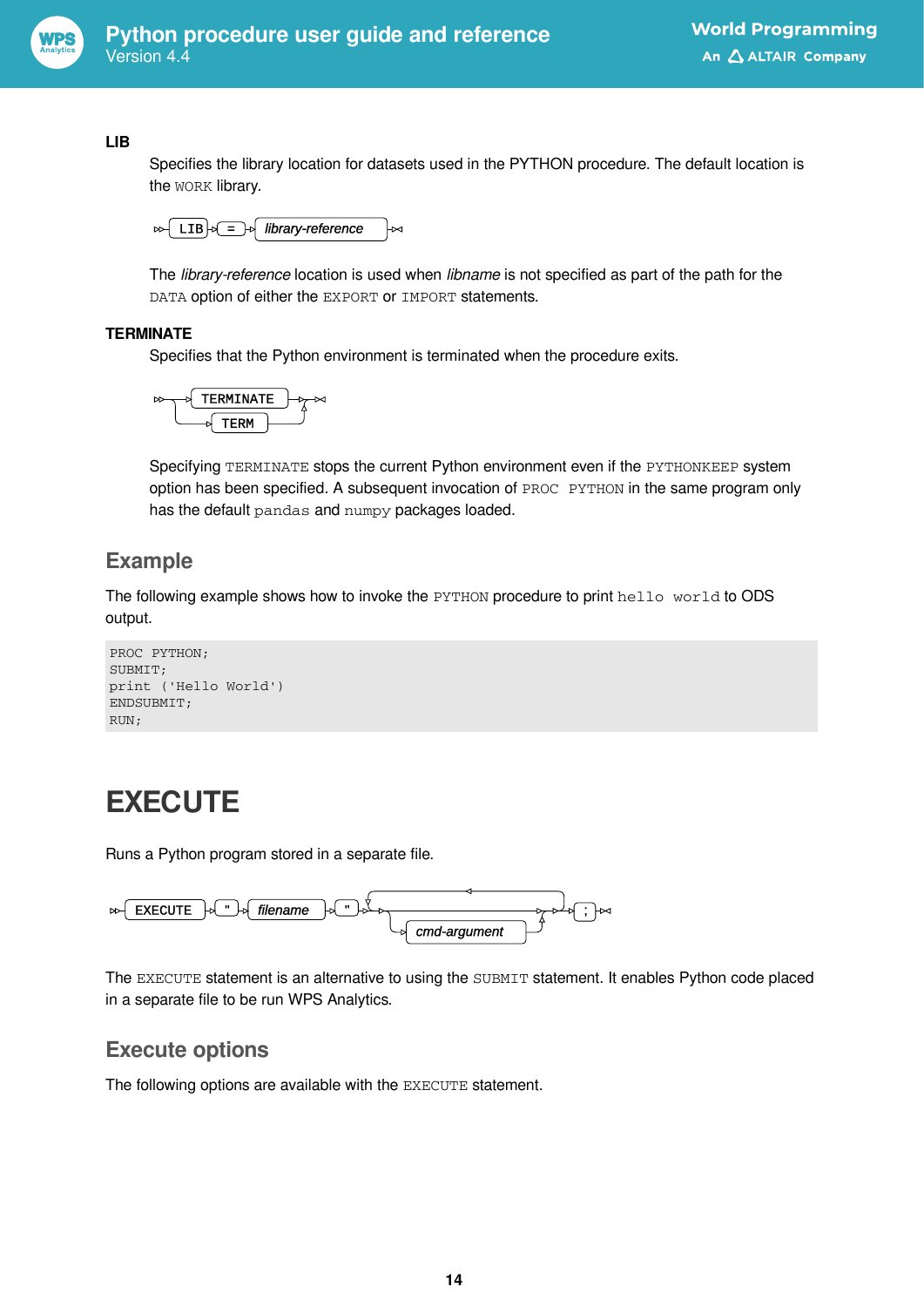

#### *filename*

A string, in quotation marks, containing the path of the Python program file. *filename* can be either an absolute pathname or a relative pathname.

In Workbench, the path for relative file pathnames is the Workspace. For example, to run a file named myProgram.py from a project named python, the relative path is /python/ myProgram.py.

#### *cmd-argument*

Specifies a command line argument passed to the Python program. Arguments are accessed in the programing from sys.argv.

All command line arguments are passed to the Python program as strings. Numeric arguments must be in quotation marks, and the Python program must convert the arguments to the required numeric type.

### **Basic example**

In this example, a Python program stored in an external file is executed in the PYTHON procedure. The file is referenced using the absolute path:

```
PROC PYTHON;
   EXECUTE 'C:\temp\printDS.py';
RUN;
```
#### **Example – pass an argument to a Python program**

In this example, an external Python program  $\text{multiple.py}$  is executed that returns the square of a specified value. The value is specified in a variable.

```
import sys
def multiply (value):
   return value*value
```
print(multiply(int(sys.argv[0])))

multiple.py is executed from the PYTHON procedure in a SAS language program, and the required value to multiply is passed to the Python program as an argument to the EXECUTE statement. The numeric argument 6 is passed as a string. The Python program uses the built-in int() function to return an integer before calculating the square.

```
PROC PYTHON;
   EXECUTE 'C:/temp/multiple.py' '6';
RUN;
```
This produces the following in ODS output:

36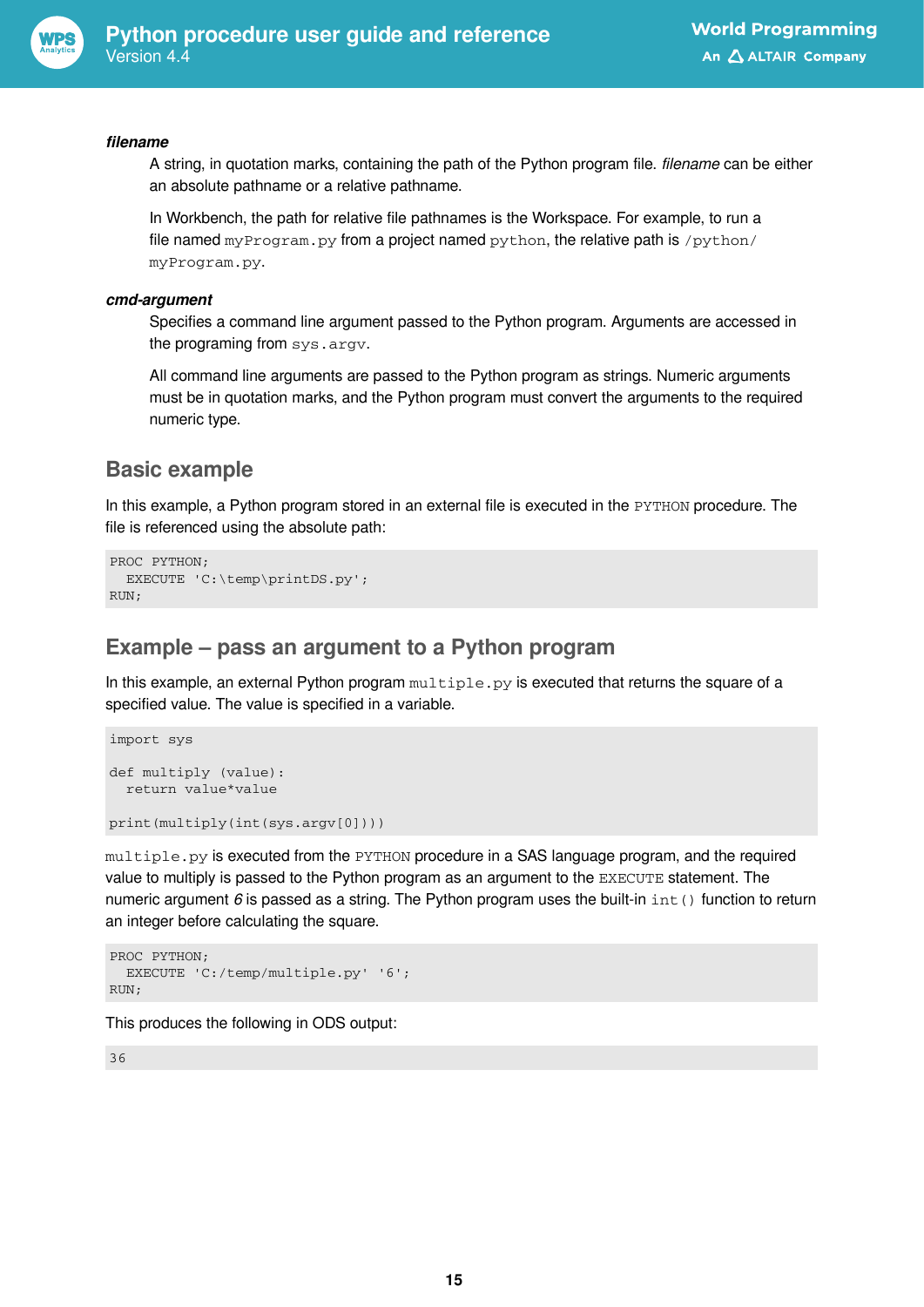

## <span id="page-15-0"></span>**EXPORT**

Converts a SAS language dataset to a pandas DataFrame.



Dataset preparation should be completed before exporting the data to Python. This enables you to use the dataset processing capability of the SAS language to create an export dataset containing only the required data for the Python language program.

### **Export options**

The following options are available with the EXPORT statement.

#### **DATA**

Specifies the dataset location and name of the SAS language dataset to be converted.

The library location can be specified using either *libname* in the DATA option, or the LIB option of the PROC PYTHON statement.

- If *libname* is specified, that location is always used.
- If the LIB option of the PROC PYTHON statement is specified and *libname* is not specified, the location in the LIB option is used.
- If neither *libname* nor the LIB option on the PROC PYTHON statement are specified, the WORK location is used.

#### **PYTHON**

Specifies the name of the pandas DataFrame as used in the Python language program.

The pandas DataFrame name in Python language code is case sensitive, and the *dataframe-name* specified must match the case used of the Python variable name.

If this option is not specified, the *dataframe-name* default is the *dataset* name specified in the DATA option. If you use the default *dataset* name in an in-line Python language program, the variable name must match the case used in the DATA option.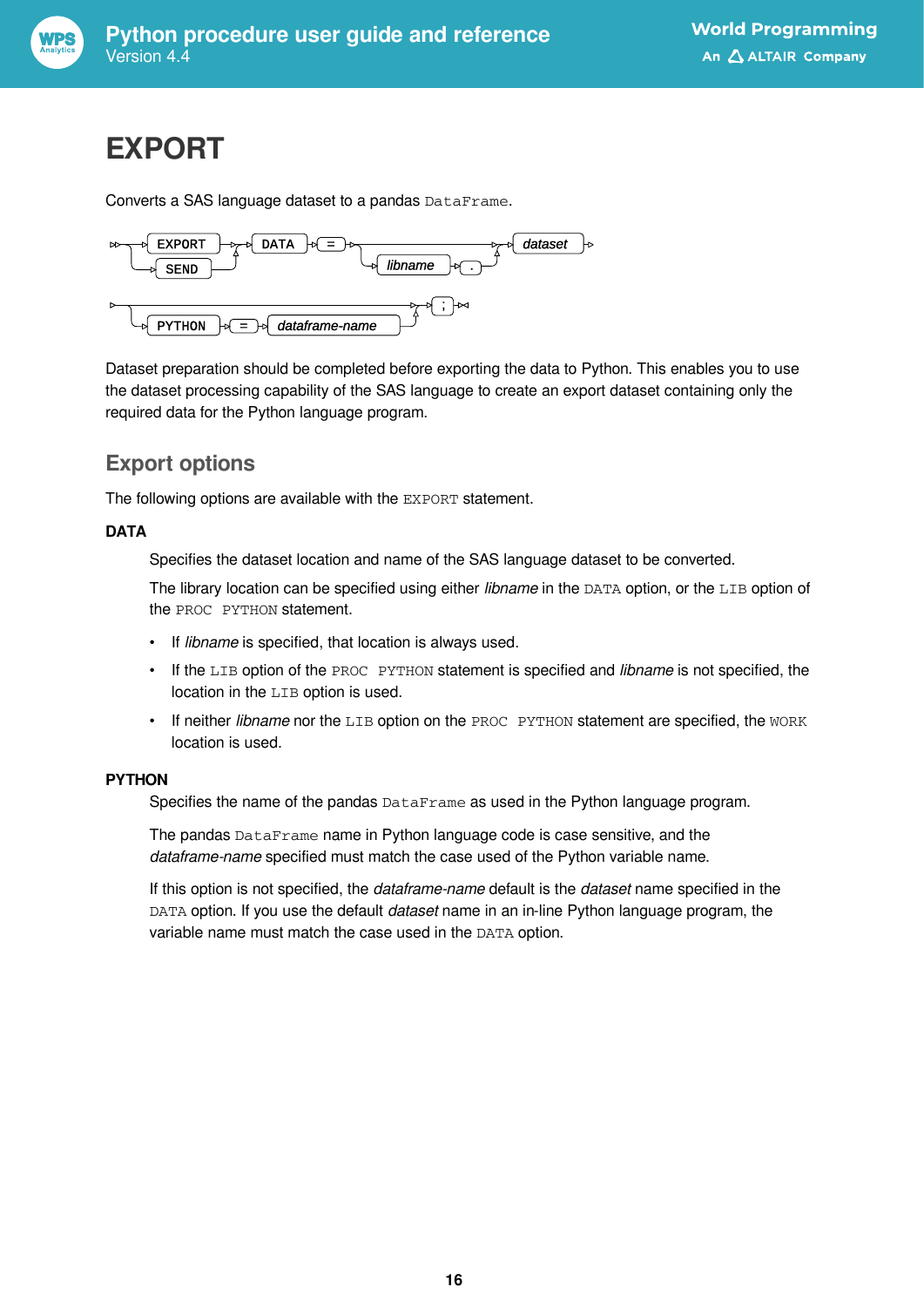

#### **Example – export a SAS language dataset to a pandas DataFrame**

The following example creates a dataset in a SAS language DATA step. The dataset is then exported to a pandas DataFrame and the column types printed out.

```
DATA TESTDATA;
INFILE CARDS DLM='#';
INPUT num char $;
CARDS;
1 # Hello
2 # World
;
RUN;
PROC PYTHON;
EXPORT DATA=TESTDATA PYTHON=dframe;
SUBMIT;
print (dframe)
ENDSUBMIT;
RUN;
```
Which writes the following to ODS output:

|          | num           | char  |
|----------|---------------|-------|
| $\Omega$ | $\perp$ .0    | Hello |
|          | $1 \quad 2.0$ | World |

## <span id="page-16-0"></span>**IMPORT**

Enables a pandas DataFrame to be converted to a SAS language dataset and referenced in a SAS language program.



#### **Import options**

The following options are available with the IMPORT statement.

#### **DATA**

Specifies the dataset location and name as used in the WPS Analytics SAS language environment.

The library location can be specified using either *libname* in the DATA option, or the LIB option of the PROC PYTHON statement.

• If *libname* is specified, that location is always used.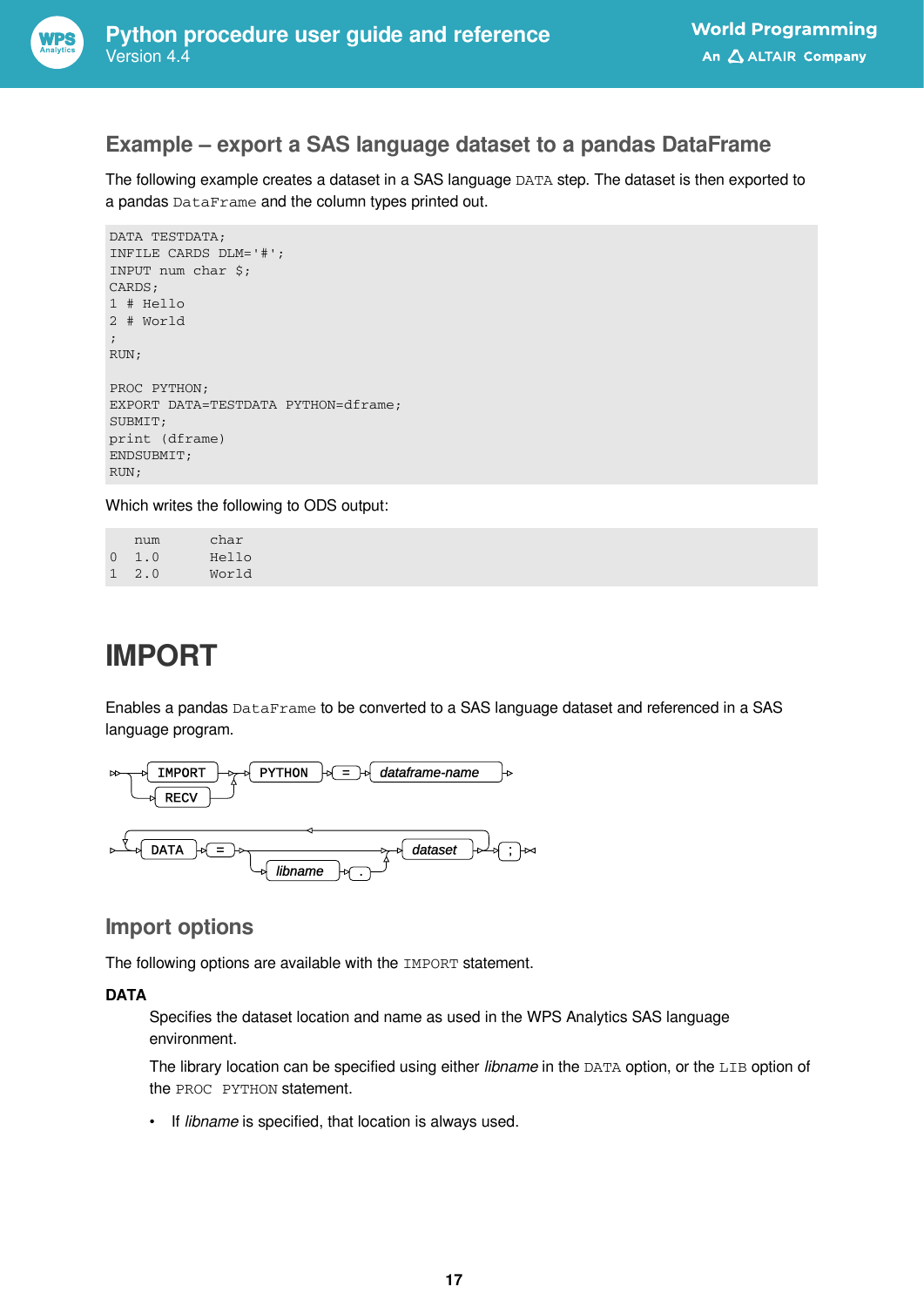

- If the LIB option of the PROC PYTHON statement is specified and *libname* is not specified, the location in the LIB option is used.
- If neither *libname* nor the LIB option on the PROC PYTHON statement are specified, the WORK location is used.

#### **PYTHON**

Specifies the name of the pandas DataFrame as used in the Python environment. Must be specified.

*dataframe-name* is case sensitive and must match the case used for the imported pandas DataFrame in the Python program.

### <span id="page-17-0"></span>**SUBMIT**

Specifies the start of an in-line Python language program.

#### SUBMIT  $\forall$  ;  $\forall$

An in-line program is defined as part of the PYTHON procedure in a SAS language program. The SUBMIT statement marks the start of the program, and the ENDSUBMIT statement marks the end.

The Python language program must start on a new line after the SUBMIT statement, and the ENDSUBMIT statement must appear at the beginning of a line on its own. The first line of the Python program code must not start with any white space and any subsequent statements must follow the normal Python requirements for indentation, for example:

```
PROC PYTHON;
   SUBMIT;
fruits = ['apple', 'banana', 'cherry', 'damson', 'elderberry', 'fig']
for fruit in fruits:
    print(fruit)
   ENDSUBMIT;
RUN;
```
Multiple in-line Python language programs can exist in a single PYTHON procedure. Each Python language program is executed as it is encountered. Variables defined in one in-line language program can be used in subsequent in-line programs in the same Python procedure.

### <span id="page-17-1"></span>**ENDSUBMIT**

Specifies the end of an in-line Python language program.

ENDSUBMIT  $\big|\n\phi\big|$   $\mapsto$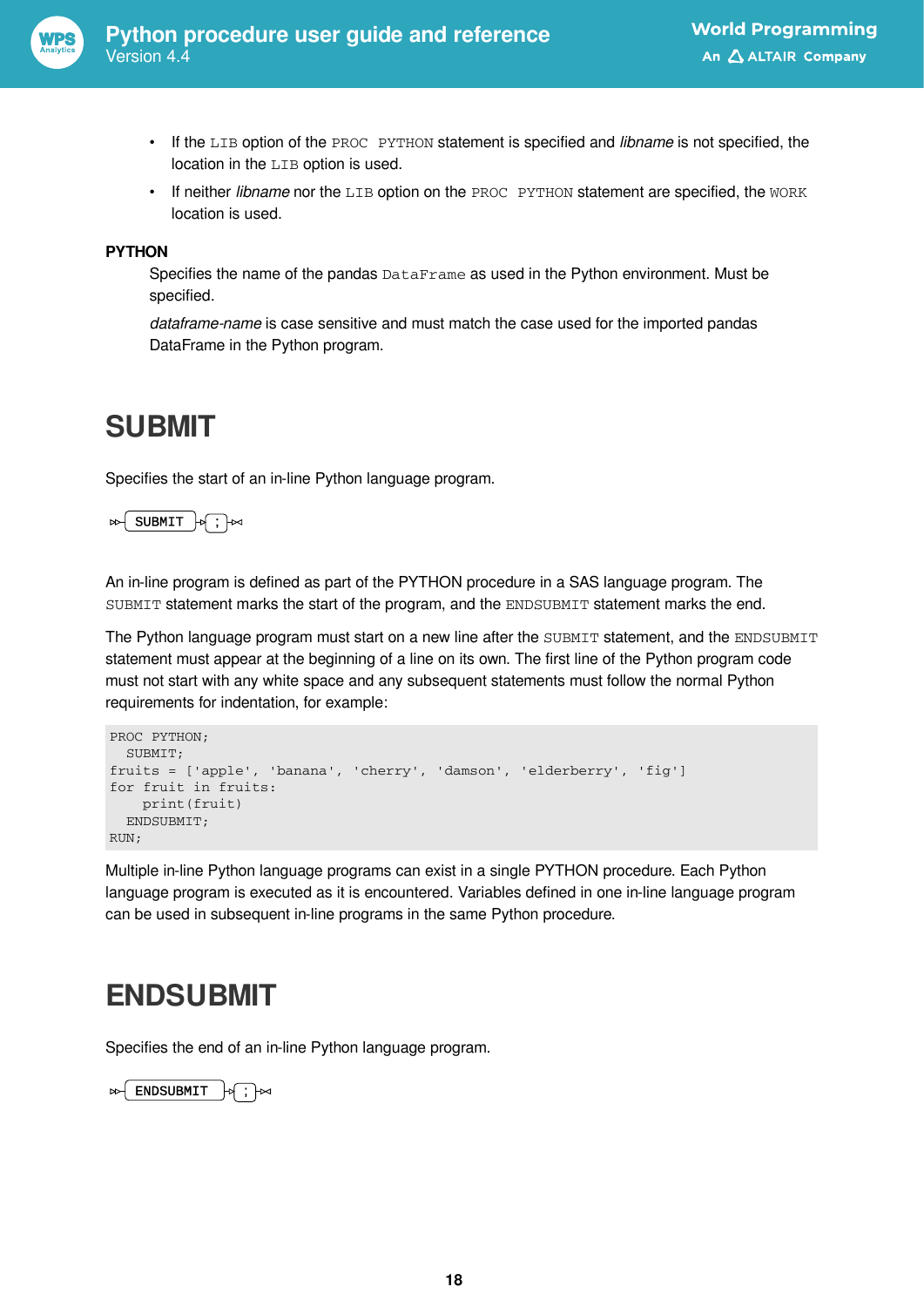

The ENDSUBMIT statement must be entered at the start of a new line after the Python language program.